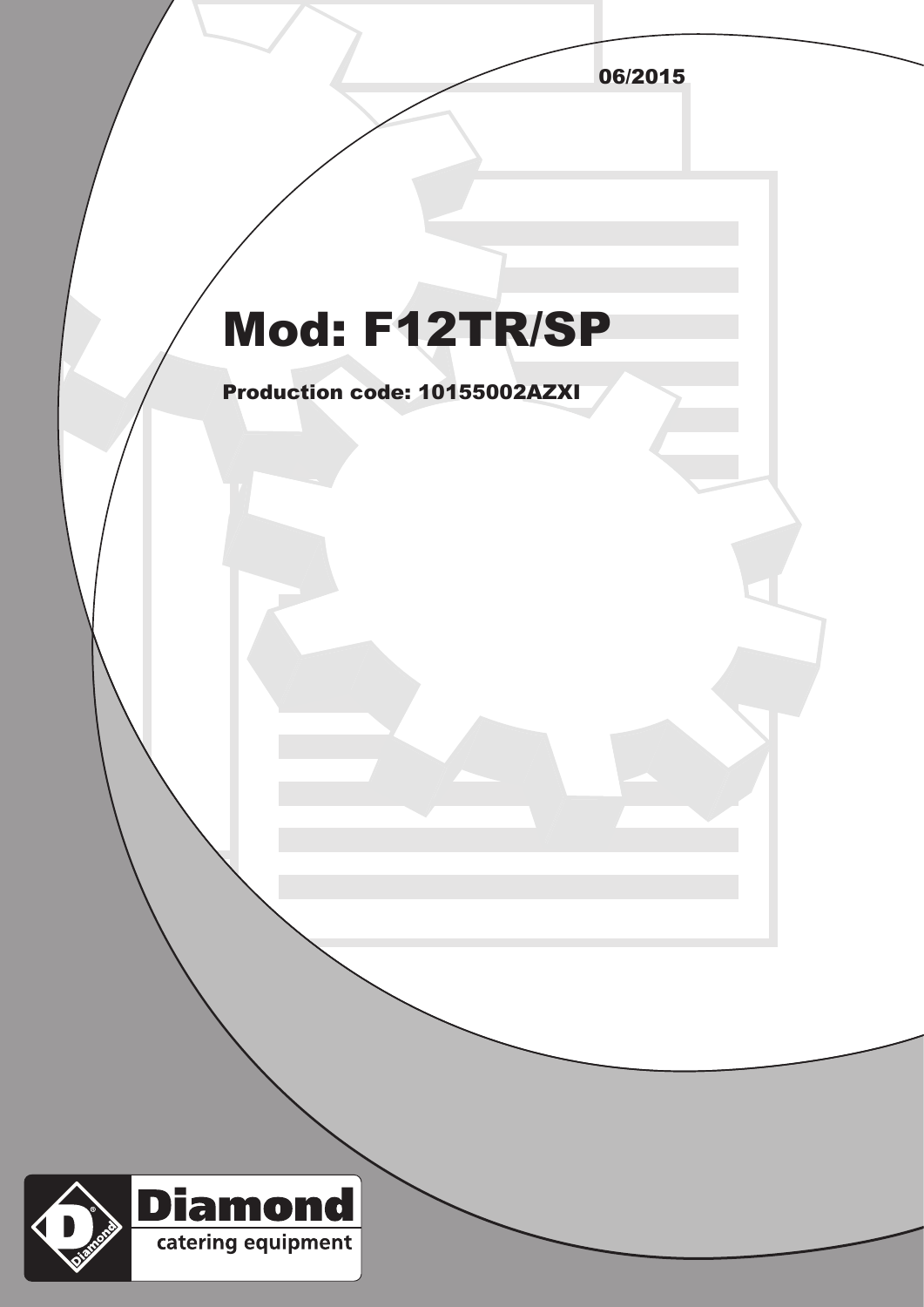



**F12TR/SP**

| Capacidade | Potência/Tensão   |
|------------|-------------------|
| Capacity   | Potency/Tension   |
| Capacité   | Puissance/Tension |
| Capacidad  | Potencia/Tensión  |
| Capacità   | Potenza/Tensione  |
| 12LTS      | 7500W - 400V      |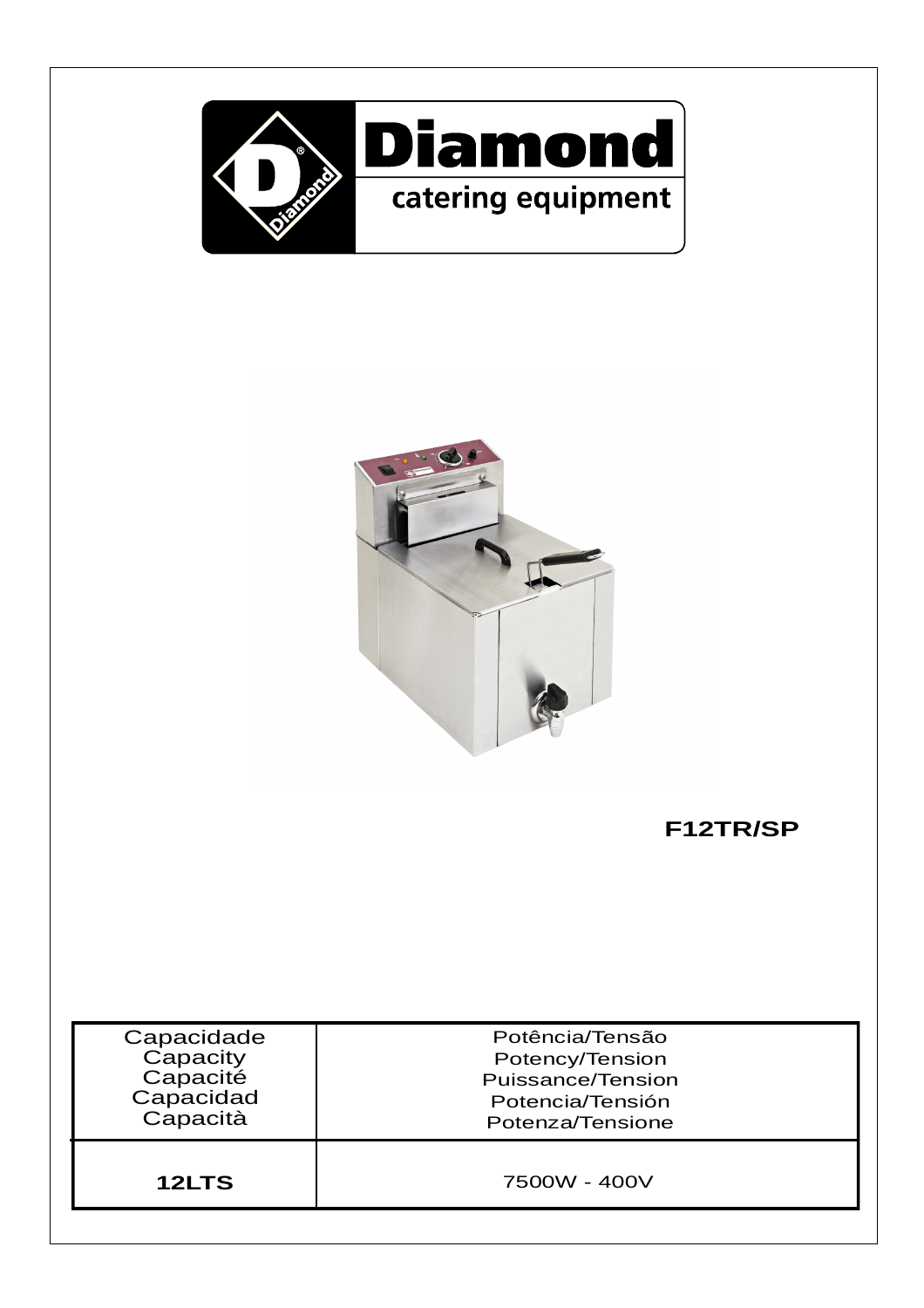### **Professional Deep Fat Fryer**

Choosing this appliance, you have buy the best deep fat fryer of its range with submerse heating-element.

Its perfect design and its functionality together with the fact of its quality norms, will give you total satisfaction during long time.

#### **Description**

- 1 Cover,
- 2 Handle cover,
- 3 Reg. Thermostat knob,
- 4 Signal light thermostat,
- 5 Signal light main switch,
- 6 Automatic switch of security,
- 7 Frontal panel,
- 8 Heating-elements,
- 9 Basket,
- 10 Handle basket,
- 11 Supply power cord,
- 12 Stainless steel bowl,
- 13 Oil level indicator,
- 14 Body,
- 15 Main switch

#### **Attention**

#### **THE DEEP FAT FRYER IS PROTECTED WITH A PLASTIC FILM ENVOLVING THE APPLIANCE'S BODY AND THE RESPECTIVE COVER. WHICH IS NECESSARY TO REMOVE BEFORE THE FIRST UTILIZATION.**

- Before you put the appliance working, please read carefully this manual instructions. - Please take off the appliance from the gift box, taking out the basket and all the papers that it containing.

- Please check the appliance perfect look and the functioning after unpacked it.

- Don't use the deep fat fryer before you have the bowl full of oil. Respect the minimum and maximum levels oil. These marks are inside of the bowl.

- Don't full so much the basket, namely with frozen products, in order to avoid boiling and the leakage of hot oil.

- It's advisable to dry the food lightly before to put them into the oil to avoid boiling and splashes.

During the functioning time or immediately upon;

### **NEVER LEAVE THE UNIT UNATTENDED.** -

- Don't touch in the parts subjected to temperatures.

- Keep the appliance away from children.

- Don't pour water inside the recipient when the oil is hot and keep the appliance away from the water outs and from heat focus.

- In the case of oil inflammation, extinguish the fire with the cover or with a blanket, but never with water.

- When you finish frying, switch off the appliance in the thermostat control and after disconnect from the wall socket.